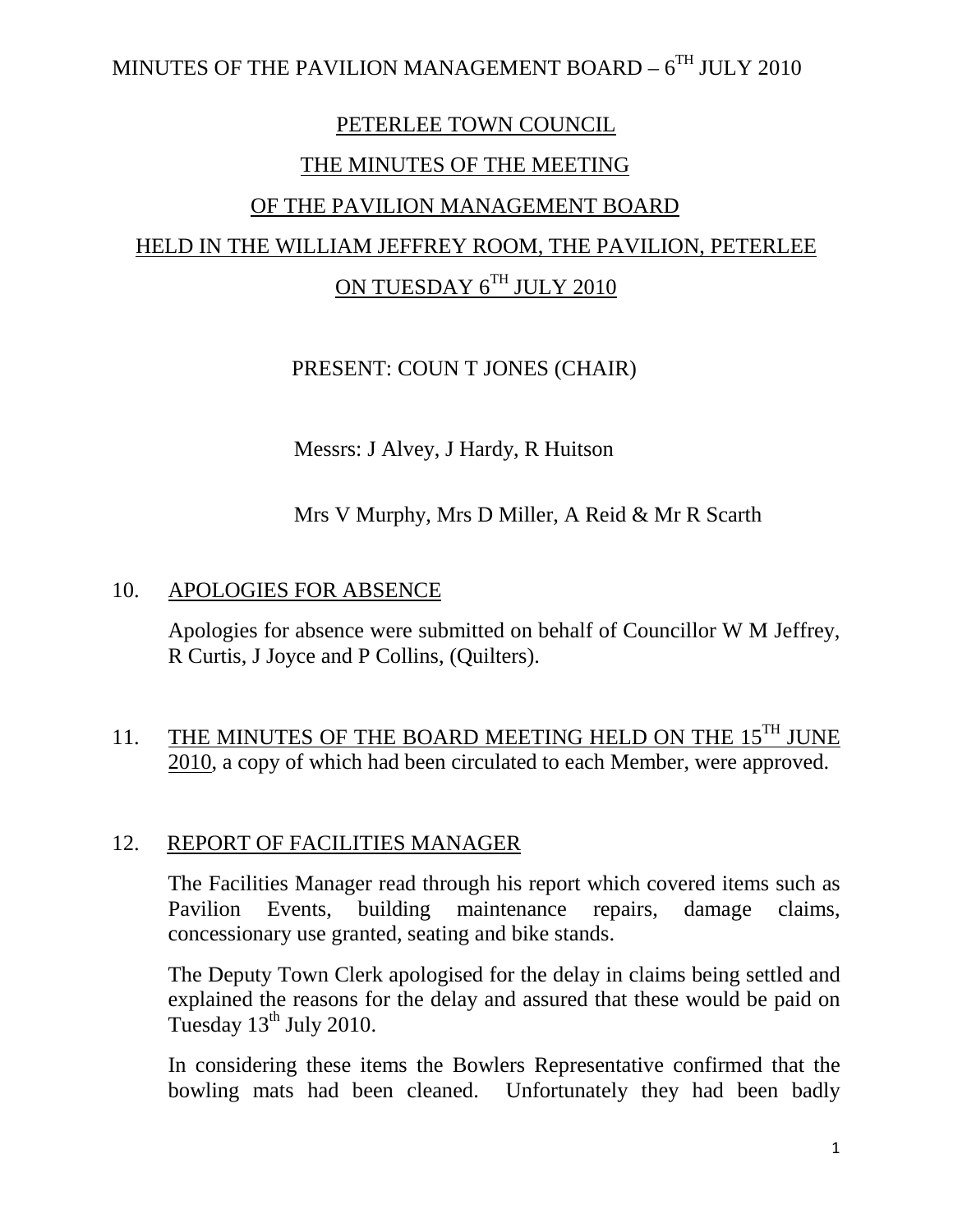damaged by the water penetration from the roof leaks and were not playing well. It was asked if these mats could be replaced. The cost of the mats in March 2010 was £1,265.48.

The Manager had obtained a price for two bicycle stand from the Architect. This was £1,000 in total. It was asked if this could be included with the current contract if the budget allowed.

## **RECOMMENDED this be taken up with the Architects and the Town Council be asked to consider the issue of replacing the bowling mats.**

## 13. REPORT OF THE SPORTS DEVELOPMENT OFFICER

The report of the Sports Development Officer had been circulated to each Member. Progress with the Kickz project and the PACES project, advertising and meetings held were given. Within the report was a suggestion of a new activity, a luncheon Club and details of this proposal were outline in the report. Members were in support of this suggestion and ask that this be placed before the Town Council for funding, at an estimate of around £500.00.

The Sports Development Officer also asked for consideration of the introduction of an adults 5 A Side football league. This was supported.

**RECOMMENDED that approval be given for a Luncheon Club to be established on a trial basis and a request for set up funding be made to the Town Council. FURTHER RECOMMENDED that approval be given for an adult 5 A' Side League being established.** 

## 14. REPORTS FROM THE USER GROUPS

## PETERLEE PUMAS

The Representative reported that the Teams were doing very well; the men were in the middle of their season, under 15's were doing well and there were more youngsters coming along to play. Counselling sessions were running and there was a Yorkshire Tour planned for August. He did report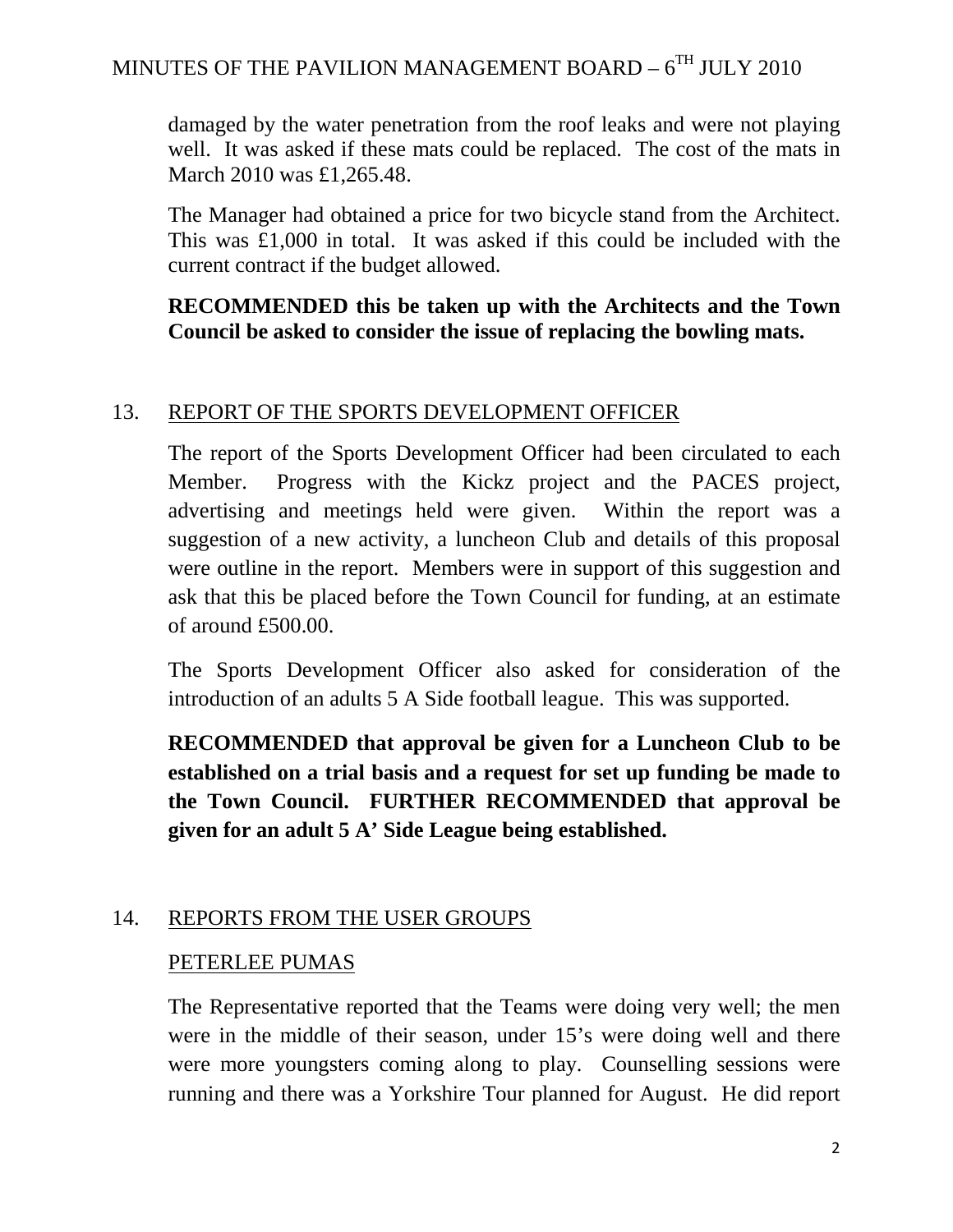however there were problems on Saturdays relating to the use of the kitchen as there was at times a clash with the cricketers. It was discussed and agreed that the issue of kitchen use could be managed and was a matter of timing and co-operation between the users Groups, as had been agreed at the last meeting, with the Manager liaise with the Teams to manage this.

The representative also reported a recent problem where there was a clash using the fixed bed in the umpire's room. The Manager confirmed that this room had been designed for use by Umpires and was not a physio bed. It was a bed to be used in case of emergency and this had been the only room where it could be fixed to the wall. He did advise that there was a first aid room, as required, but it was his understanding that in cases with an injury the person should not be moved and an ambulance be called. Unauthorised access to the umpire's room was not allowed. Members felt that this was an issue that required further investigation and discussion and it was asked that the Manager speak to the Architects and discuss at a future meeting.

## **RECOMMENDED the Facilities Manager report back on the requirements of First Aid Facilities etc being provided.**

## FOOTBALL

The Football representative advised that everything was quiet at the moment with the season starting in a few weeks. He offered surplus kitchen/catering equipment to assist with the luncheon club. He did report a problem with persistent dog fouling in the area and it was asked that this be reported to the necessary authorities for action.

# **RECOMMENDED that Facilities Manager make a report to Durham County Council on the dog fouling problems at Helford Road for their assistance.**

## PASSFIELD & DISTRICT COMMUNITY ASSOCIATION

The Representative reported that the dancers were doing very well and had been holding many events in an attempt to fund raise towards the rental costs. She was proud to report that the dancers had recently performed at the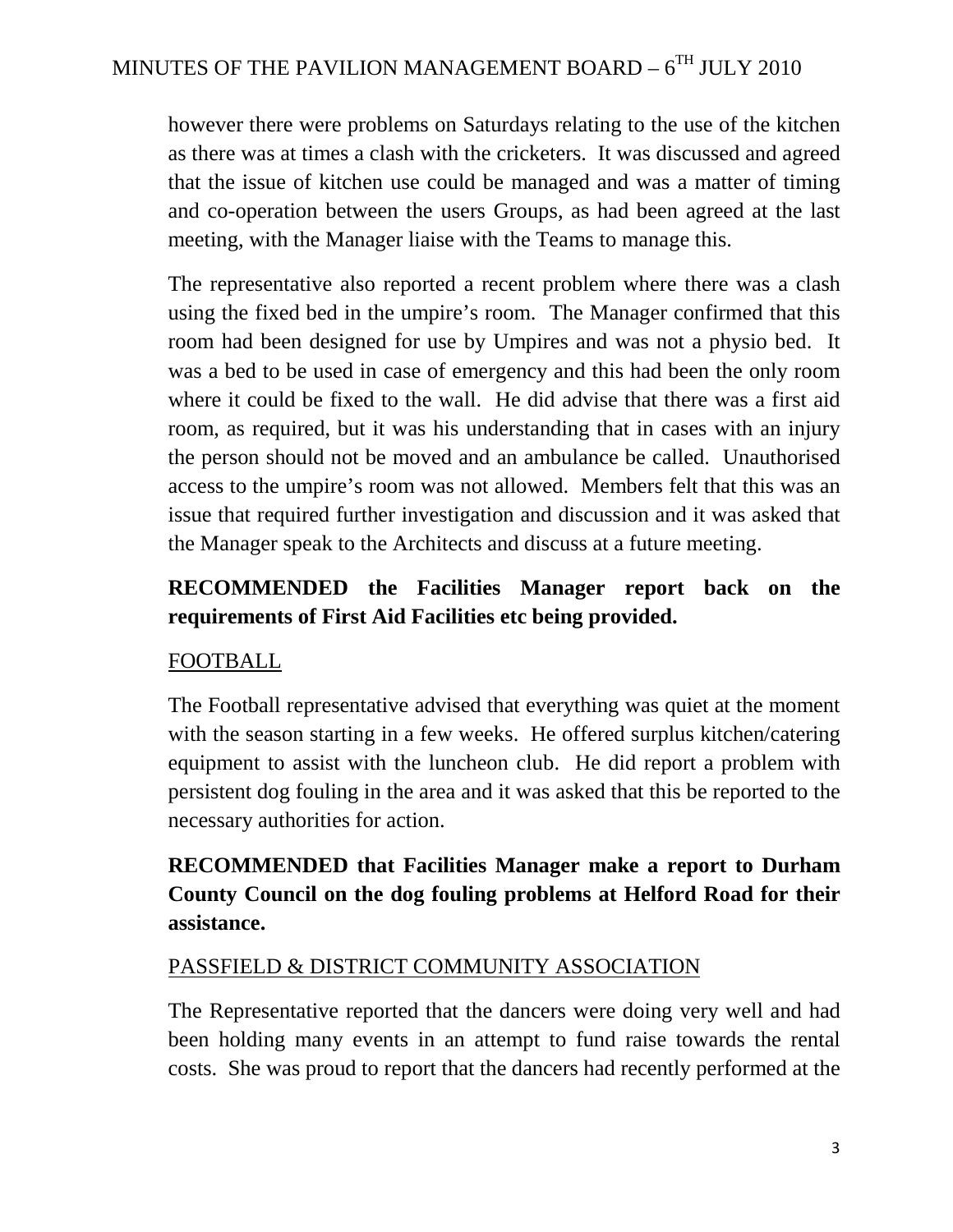Sunderland Empire and were to take part in a big dance display to be held at the Customs House, South Shields.

She did report however that she was concerned at the finances and the charges being requested by the Town Council. She referred to the current rental now being requested, which was part of the arrangement that had been previously agreed, had now reached 50%. She felt the Group could manage to pay 25%, which was the level they were currently paying. She had spent the equivalent of 23 days recently fund raising and making grant applications and referred to the fees paid by the other Groups that would be difficult to increase. The Deputy Town Clerk confirmed that this matter was to be considered with all of the Town Council's fees and charges, as soon as a meeting could be arranged.

# **RECOMMENDED that the information given be noted, and the capping of charges for the Association be considered as soon as possible.**

## BOWLERS

The Representative from the Indoor Bowls Club reported that the Group were doing well. They were doing their best to help with fund raising efforts and had to use their own money to go on a planned trip. Mr Laverick offered to help with interest in the Clubs/Groups and suggested flyers could be posted on the Communicare buses.

## **RECOMMENDED that the information given, be noted.**

# 15. PARTIAL DEMOLITION OF THE EXISTING PAVILION & PROVISION OF CAR PARKING

A progress report was given with these works. Users were asked to relay any problems they encountered to report them the Office immediately. **RECOMMENDED that the information given be noted.** 

## 16. NOTICE BOARDS